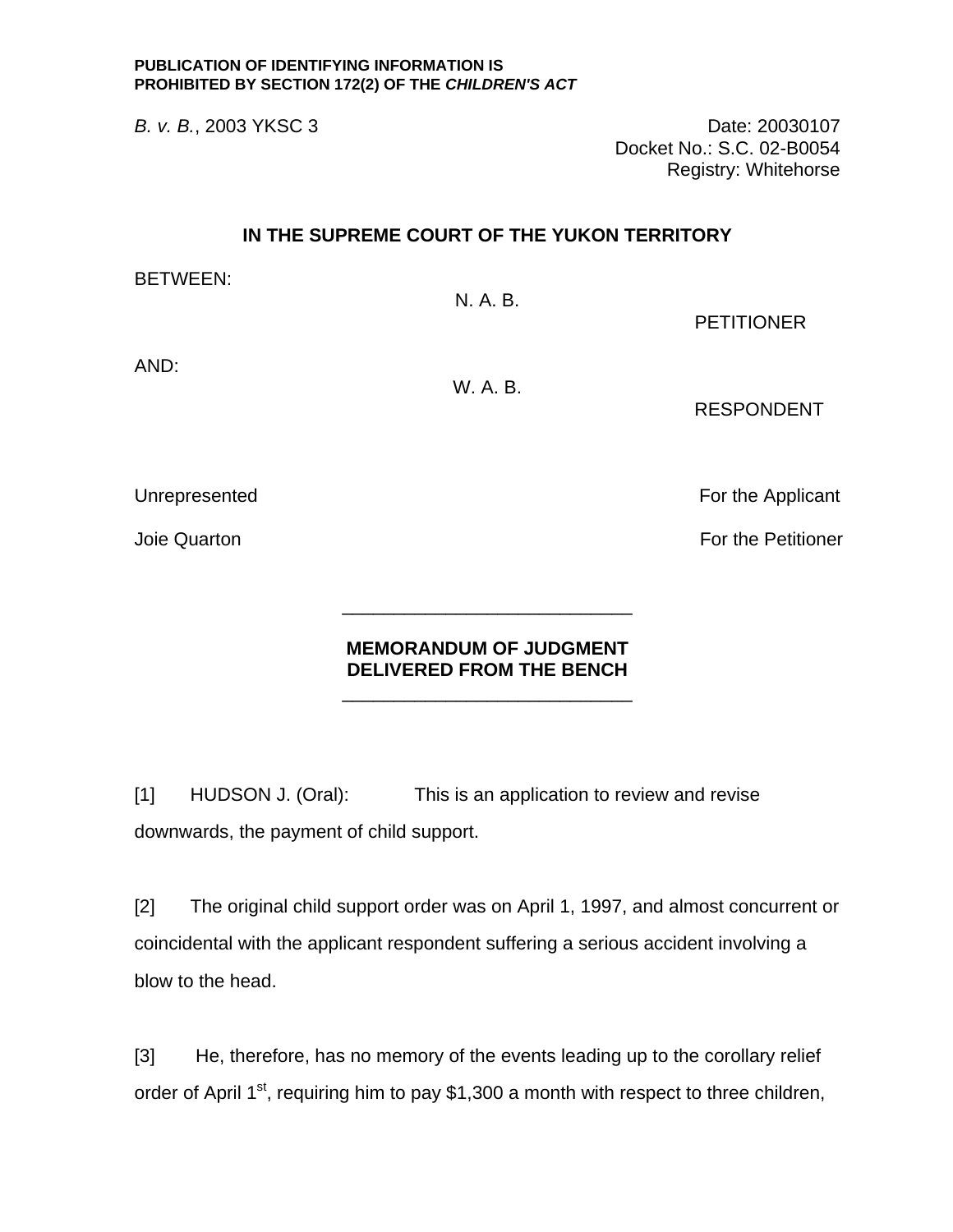as described in the evidence.

[4] He doesn't know why the sum of \$1,300 was ordered, when he had earlier been paying \$1,000.

[5] It is stated that it is based on an income of \$50,000 but his evidence before me now is that he wasn't making anywhere near that. In fact, his income approximated \$19,300. He wasn't, as I say, aware because of his accident and because he wasn't inclined to pay less than someone said he should pay.

[6] He had no regard for his legal rights for a considerable period of time and his income fell further and further and he was unable to make the payments called for under the corollary relief order.

 $[7]$  On May 1<sup>st</sup>, 1997, the child support guidelines came into force, at which time he was not living in the Yukon and the calculations as to appropriate amounts relate to his province of residence.

[8] The annual amount ordered at \$1,300 is \$15,600 but the guidelines would have required him to pay \$3,456.

[9] He, in fact, did pay the \$15,600. And as he did pay the \$1,300 for nine months, resulting in a considerable overpayment if one looks at the guidelines.

[10] In the successive years, his income varied from \$8,244 in 2002 in which his income is now known to be \$17,255.